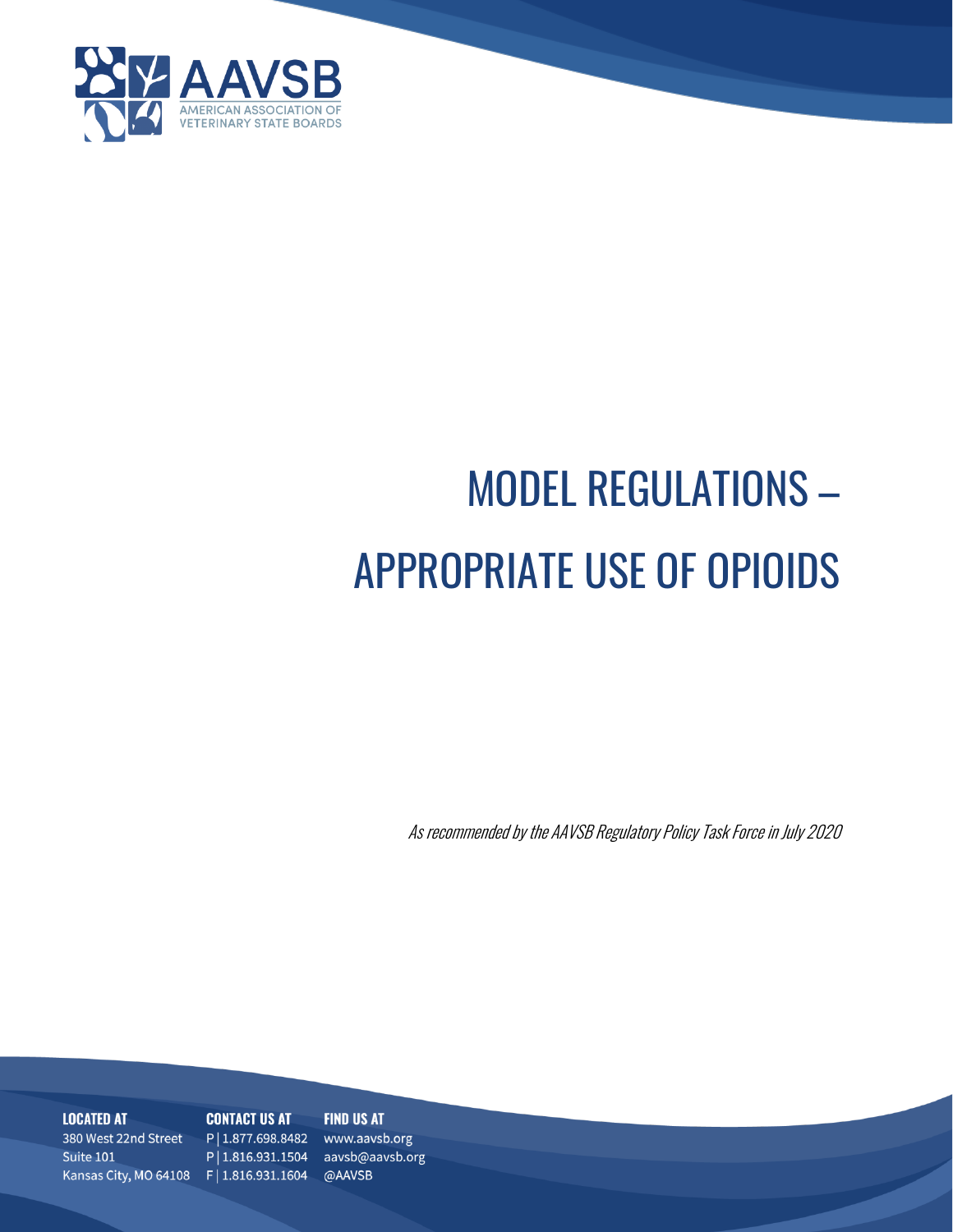## **TABLE OF CONTENTS**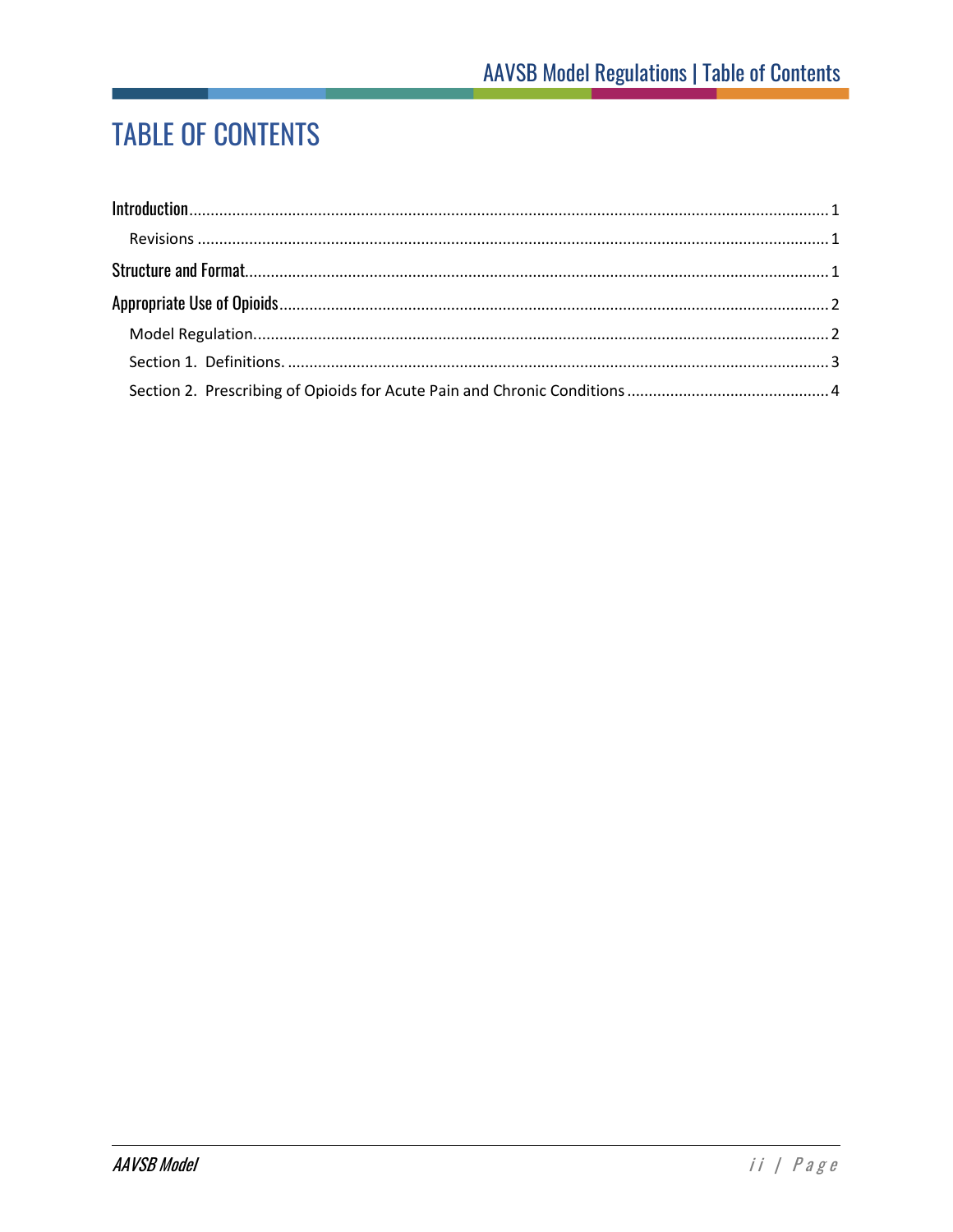## <span id="page-2-0"></span>**Introduction**

These Model Regulations are meant to support the statutory language that can be found in the AAVSB Practice Act Model (PAM). Each model regulation from the AAVSB is presented separately for ease of use for the AAVSB Member Boards to utilize as a model in developing regulations or rules specific to targeted topics. The AAVSB Regulatory Policy Task Force will continue to develop Model Regulations to address pressing issues in the regulation of Veterinary Medicine.

#### <span id="page-2-1"></span>Revisions

Created 2020

## <span id="page-2-2"></span>Structure and Format

The AAVSB Model Regulations have been structured to allow Member Boards to develop new regulations or rules within their jurisdiction to address the specific language that can be found in the jurisdiction's existing statute or bylaws. It has been formatted to include the model language with corresponding commentary. To provide the rationale and thought processes behind the Model Regulations, readers are encouraged to read the commentary as well as the Regulation to receive a complete perspective. Commentary follows each section if appropriate.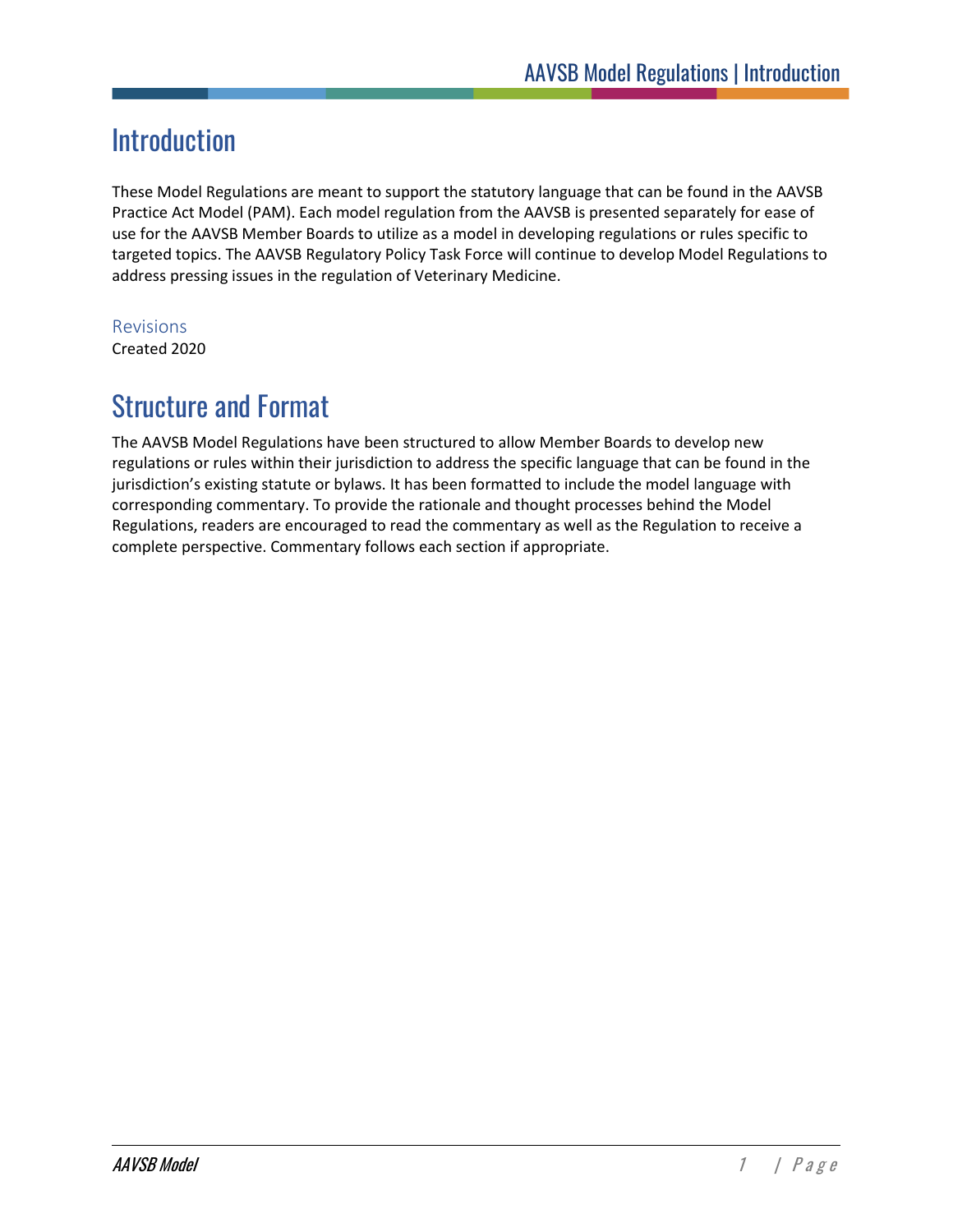## <span id="page-3-0"></span>Appropriate Use of Opioids

#### <span id="page-3-1"></span>Model Regulation.

Veterinarians are allowed to prescribe, administer, and dispense controlled substances in keeping with the requirements of the laws of this Jurisdiction, and the statutes and regulations governing the practice of Veterinary Medicine. A Veterinarian-Client-Patient Relationship (VCPR) as set forth in the Act, must first exist before drugs may be prescribed by a Veterinarian. Refer to the AAVSB Practice Act Model (PAM) for additional information.

Veterinarians are required to be compliant with all applicable Jurisdictional and federal laws and regulations related to controlled substances. Multiple Jurisdictions already require Veterinarians to participate in these programs. However, this document does not address whether Veterinarians should be required to participate in these programs. Regulatory boards should seek to provide commentary to ensure that special circumstances pertaining to veterinary medicine are taken into consideration. In light of the opioid crisis, many veterinarians should consider dispensing fewer controlled substance and determine whether prescriptions should be dispensed from the veterinary establishment or dispensed at a commercial establishment based on Jurisdictional laws and statutes.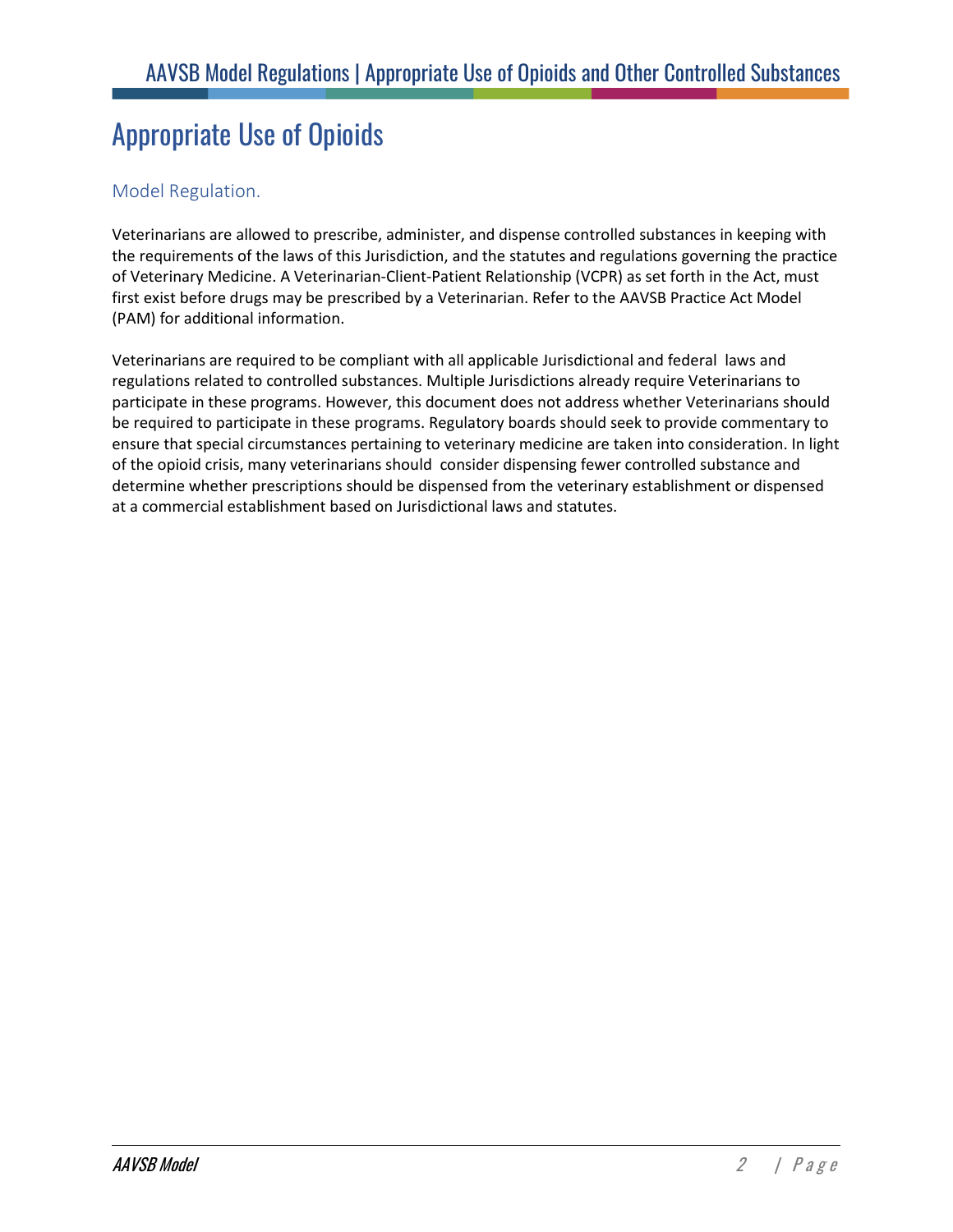#### <span id="page-4-0"></span>Section 1. Definitions.

**Controlled substances** mean all Schedule II through V drugs as set forth in the U.S. Controlled Substances Act of the Drug Enforcement Act and the Canadian Controlled Drugs and Substances Act. In some jurisdictions, controlled substances may also include drugs that require a prescription but are not Schedule II through V drugs as set forth in the U.S. Controlled Substances Act of the Drug Enforcement Act and Canadian Controlled Drugs and Substances Act.

**DEA** is the United States Drug Enforcement Administration.

**Opioids** means all pure opioids and partial agonist and antagonist opioids (including tramadol, buprenorphine, and butorphanol).

**Commentary** 

Article I, Section 105 (b). Practice of Veterinary Medicine in the AAVSB Practice Act Model (PAM) indicates that any individual practices Veterinary Medicine when performing any one or more of the following on an Animal:

(b) Prescribes, dispenses or administers a drug, medicine, anesthetic, biologic, appliance, apparatus, application or treatment.

Opioids and other controlled substances (i.e. benzodiazepines, tranquilizers, and barbiturates) can be very useful for pain management and the control of other conditions in Animals, but they have a high potential for misuse, addiction and overdose death in humans; therefore, these controlled substances are closely regulated by Jurisdictions and the federal government. The magnitude of the veterinary community's role in the opioid epidemic is unclear. However, Veterinarians prescribe, dispense, administer, and stock many of the same opioid drugs that have the potential to be diverted and abused by humans. Therefore, the veterinary community needs to be part of the effort to address this national crisis.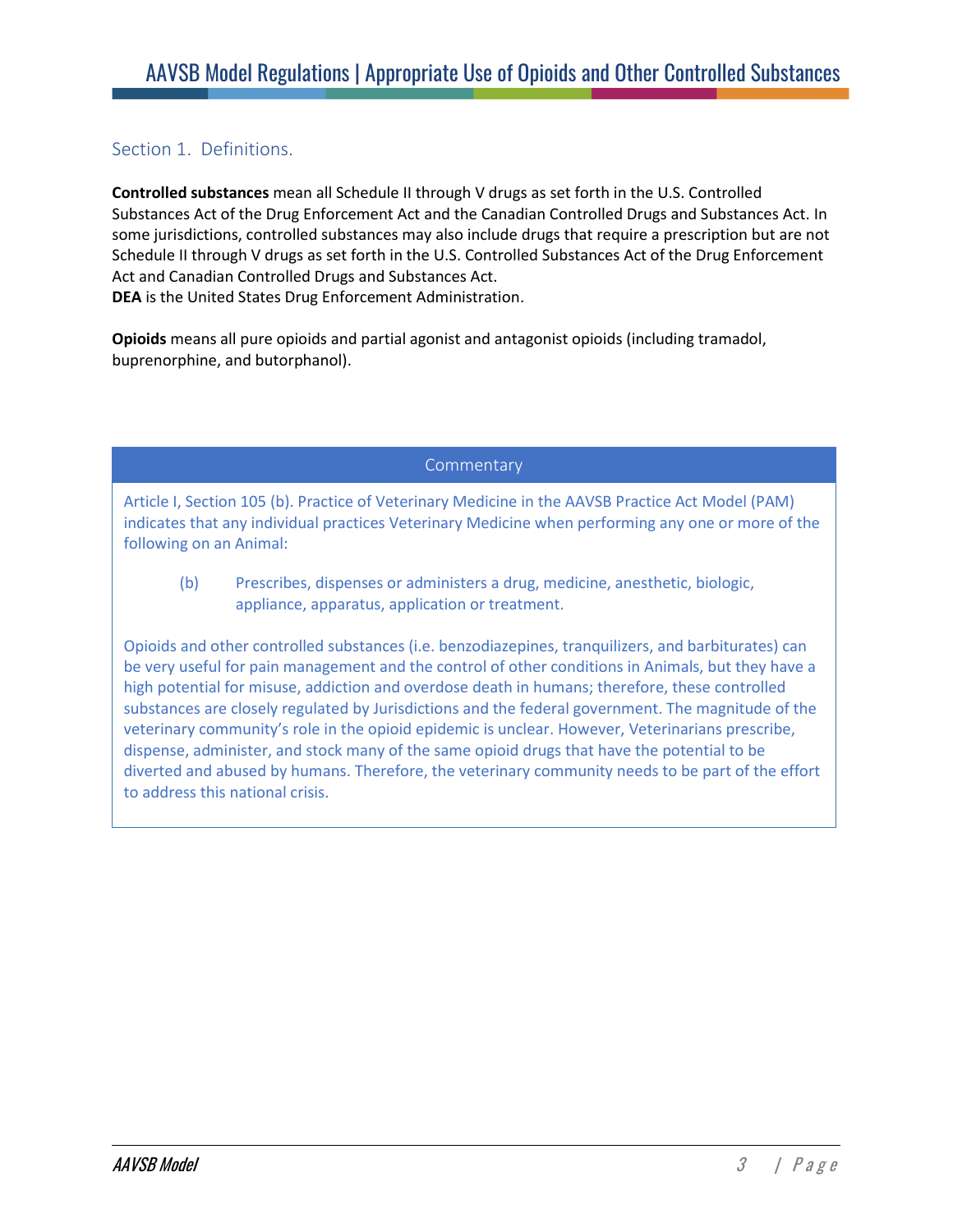#### <span id="page-5-0"></span>Section 2. Prescribing of Opioids for Acute Pain and Chronic Conditions

- (a) Veterinarians must have a valid DEA registration or meet requirements of the provincial licensing body, establish a Veterinarian-Client-Patient Relationship (VCPR) and comply with all DEA, federal, and Jurisdictional laws and statutes in order to provide opioids and other controlled substances for their Patients.
- (b) The Veterinarian shall complete a history and physical examination appropriate to the complaint and conduct an assessment of the Patient's history as part of the initial evaluation.
- (c) Before initiating treatment, nonpharmacologic and non-opioid treatment shall be given consideration prior to treatment with an opioid.
- (d) If an opioid is necessary for treatment of acute pain, the Veterinarian shall prescribe it in the lowest effective dose appropriate for the condition, the size and species of the animal for the least amount of time. The initial dose shall not exceed a XX-day supply.
- (e) For prescribing an opioid or other controlled substance for management of acute pain after the initial XX-day prescription, the Patient shall be seen and re-evaluated for the continued need for an opioid or a controlled substance.
- (f) A Veterinarian may prescribe an opioid for management of chronic pain, terminal illnesses, or certain chronic conditions, such as chronic heart failure, chronic bronchitis, osteoarthritis, collapsing trachea, or related conditions.
- (g) For the prescribing of an opioid for terminal illnesses or certain chronic conditions, it is not required to see and reevaluate the patient for prescribing beyond XX days. For any prescribing of an opioid beyond XX days, the Veterinarian shall develop a treatment plan for the patient, which shall include measures to be used to determine progress in treatment, the lowest effective dose appropriate for the size and species, further diagnostic evaluations or modalities that might be necessary, criteria to guide owners on when a follow-up visit is warranted, and the extent to which the pain or condition is associated with physical impairment.
- (h) For continued prescribing of an opioid for chronic conditions, the patient shall be seen and reevaluated at least every XX months, and the justification for such prescribing documented in the Patient record.
- (i) The medical record for prescribing opioids shall include signs or presentation of the pain or condition, a presumptive diagnosis for the origin of the pain or condition, an examination appropriate to the complaint, a treatment plan, and the medication prescribed to include the date, type, dosage, and quantity prescribed.